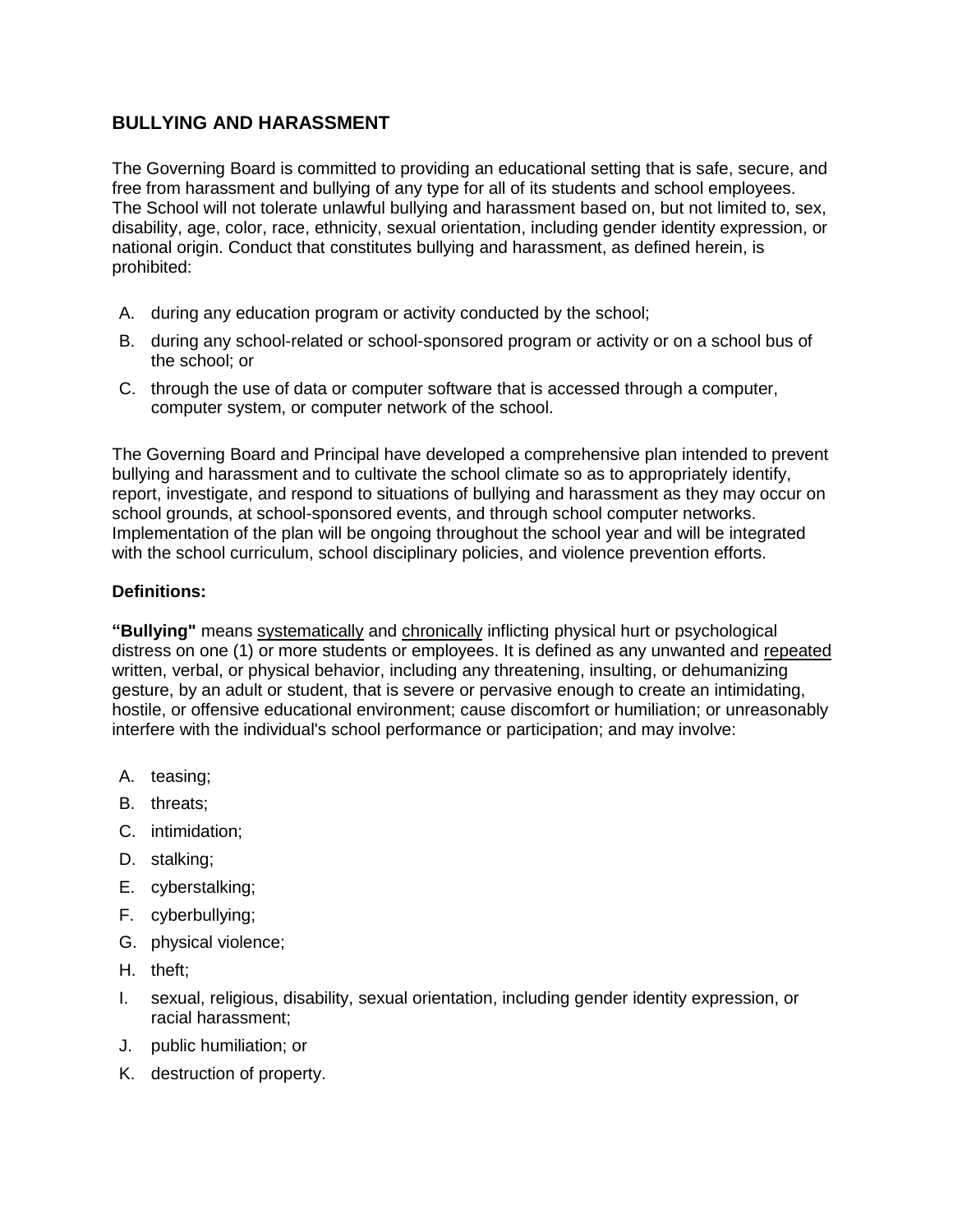**"Harassment"** means any threatening, insulting, or dehumanizing gesture, use of data or computer software, or written, verbal or physical conduct directed against a student or school employee that:

- A. places a student or school employee in reasonable fear of harm to his/her person or damage to his/her property;
- B. has the effect of substantially interfering with a student's educational performance, opportunities, or benefits; or
- C. has the effect of substantially disrupting the orderly operation of a school.

## **"Bullying"** and **"Harassment"** also encompass:

- A. Retaliation against a student or school employee by another student or school employee for asserting or alleging an act of bullying of harassment. Reporting an act of bullying or harassment that is not made in good faith is considered retaliation.
- B. Perpetuation of conduct listed in the definition of bullying and/or harassment by an individual or group with intent to demean, dehumanize, embarrass, or cause emotional or physical harm to a student or school employee by:
	- 1. incitement or coercion;
	- 2. accessing or knowingly and willingly causing or providing access to data or computer software through a computer, computer system, or computer network within the scope of the school; or
	- 3. acting in a manner that has an effect substantially similar to the effect of bullying or harassment.

**"Harassment"** or **"Bullying"** also means electronically transmitted acts (i.e., Internet, e-mail, cellular telephone, personal digital assistance (PDA), or wireless hand-held device) that a student or a group of students exhibits toward another particular student(s) and the behavior both causes mental and physical harm to the other student and is sufficiently severe, persistent, or pervasive that it creates an intimidating, threatening, or abusive educational environment for the other student(s).

**"Cyberbstalking"** means to engage in a course of conduct to communicate, or to cause to be communicated, words, images, or language by or through the use of electronic mail or electronic communication, directed at a specific person, causing substantial emotional distress to that person, and serving no legitimate purpose.

### **Expected Behavior:**

Putnam Academy expects students to conduct themselves in keeping with their levels of development, maturity, and demonstrated capabilities with a proper regard for the rights and welfare of other students and school staff, the educational purpose underlying all school activities, and the care of school facilities and equipment. Such behavior is essential in maintaining an environment that provides each student the opportunity to obtain a high quality education in a uniform, safe, secure, efficient, and high quality system of education.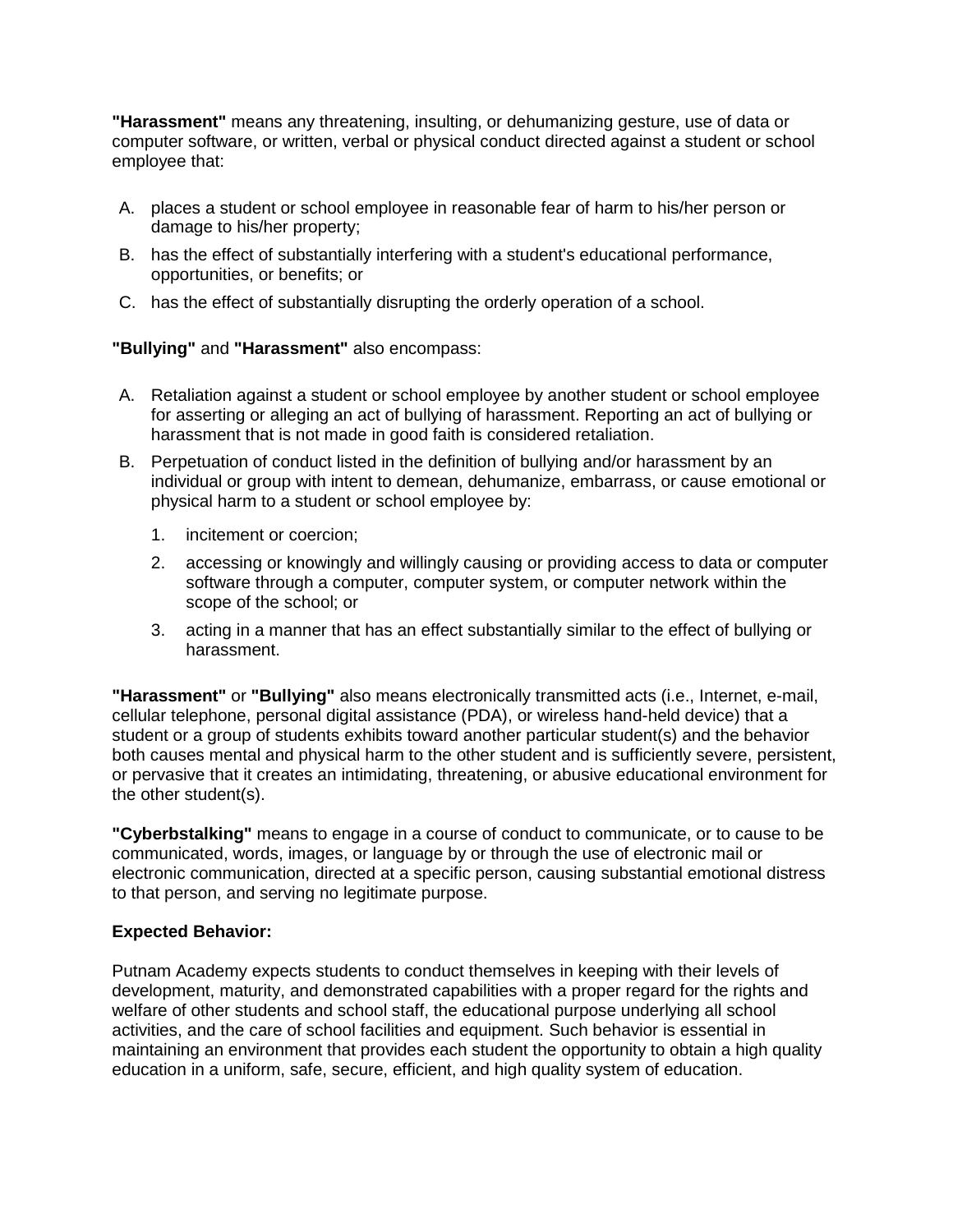Standards for student behavior shall be set cooperatively through interaction among students, parents/guardians, staff, and community members, producing an atmosphere that encourages students to grow in self-discipline. Development of such an atmosphere requires respect for self and others, as well as for school and community property on the part of students, staff, and community members. School administrators, faculty, staff, and volunteers serve as role models for students and are expected to demonstrate appropriate behavior, treating others with civility and respect, and refusing to tolerate harassment or bullying.

Students are expected to conform to reasonable standards of socially acceptable behavior; respect the person, property, and rights of others; obey constituted authority; and respond to those who hold that authority.

The School shall provide for appropriate recognition and positive reinforcement for good conduct, self-discipline, good citizenship, and academic success.

#### **Consequences:**

Consequences and appropriate remedial action for students who commit acts of bullying or harassment or found to have falsely accused another as a means of bullying or harassment may range from positive behavioral interventions up to and including suspension or expulsion, as outlined in the Putnam Academy Code of Conduct.

Consequences and appropriate remedial action for a school employee found to have committed an act of bullying or harassment or found to have falsely accused another as a means of bullying or harassment shall include discipline in accordance with school policies, administrative procedures, and the collective bargaining agreement. Egregious acts of harassment by certified educators may result in a sanction against an educator's State-issued certificate. (see the Principles of Professional Conduct of the Education Profession in Florida – F.A.C. 6B-1006)

Consequences and appropriate remedial action for a visitor or volunteer found to have committed an act of bullying or harassment or found to have falsely accused another as a means of bullying or harassment shall be determined by the school administrator after consideration of the nature and circumstances of the act, including reports to appropriate law enforcement officials.

#### **Procedure for Reporting:**

Any student or student's parent/guardian who believes s/he has been or is the victim of bullying or harassment should immediately report the situation to the school principal. The student may also report concerns to teachers and other school staff who will be responsible for notifying the appropriate administrator. Complaints against the principal should be filed with the Governing Board. Complaints against any member of the Governing Board should be filed with the Chair.

All school employees are required to report alleged violations of this policy to the principal or as described above. All other members of the school community, including students, parents, volunteers, and visitors, are encouraged to report any act that may be a violation of this policy to the principal or as described above.

Written and oral reports shall be considered official reports. Reports may be made anonymously, but formal disciplinary action may not be based solely on the basis of an anonymous report. The principal shall establish and prominently publicize to students, staff,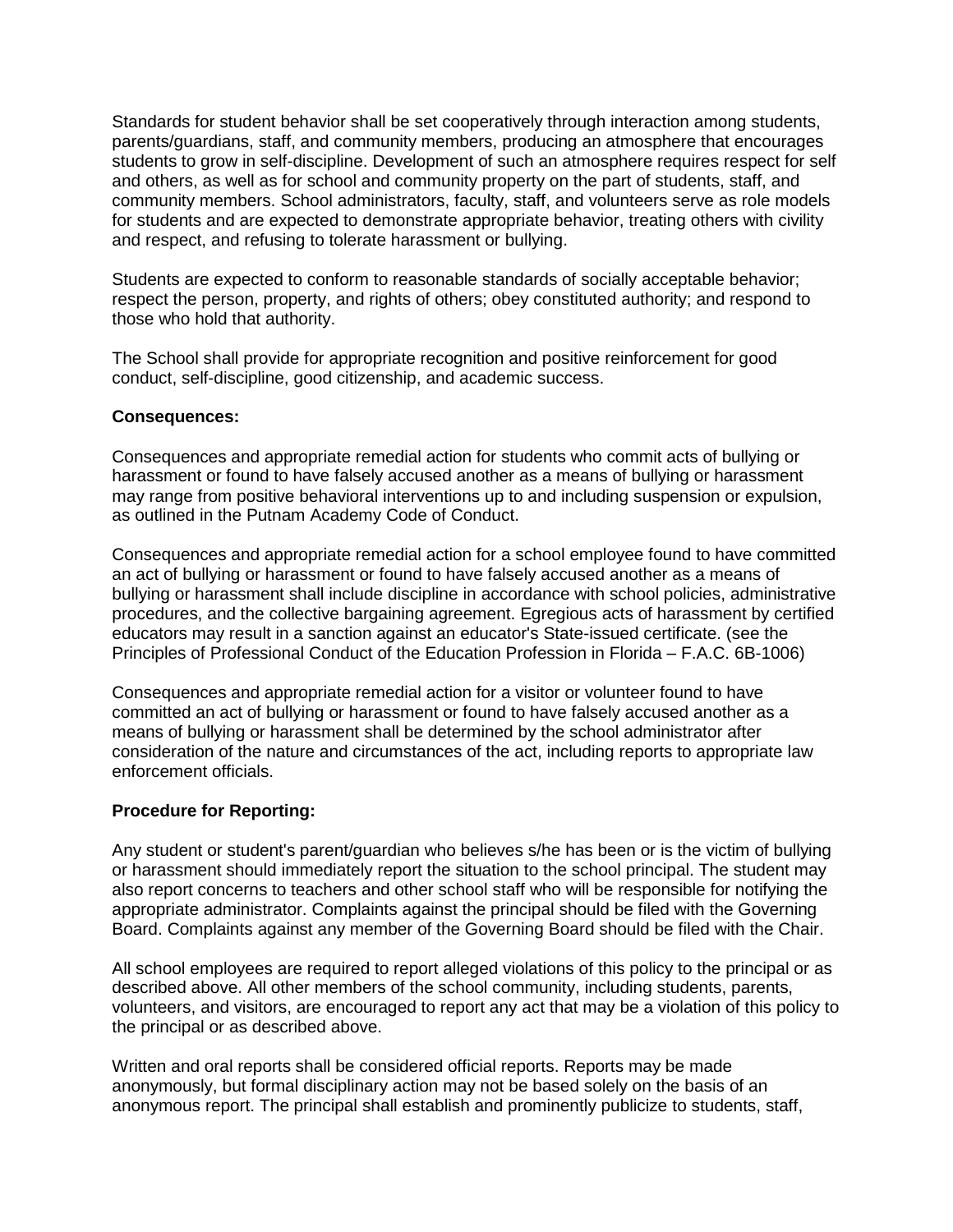volunteers, and parents the procedure for reporting bullying and how such a report will be acted upon. A victim of bullying and/or harassment, anyone who witnessed the act, and anyone who has credible information that an act of bullying and/or harassment has taken place may file a report.

## **Procedure for Investigation:**

The investigation of a reported act of bullying or harassment is deemed to be a school-related activity and begins on the day of a report of such an act. All complaints about bullying and/or harassment that may violate this policy shall be promptly investigated by the principal or another designated by the principal. Documented interviews of the victim, alleged perpetrator, and witnesses shall be conducted privately and shall be confidential. The principal shall collect and evaluate the facts including but not limited to:

- A. the nature of the behavior;
- B. how often the conduct occurred;
- C. whether there were past incidents or past continuing patterns of behavior;
- D. the relationship between the parties involved;
- E. the characteristics of the parties involved;
- F. the identity of the alleged perpetrator, including whether the individual was in a position of power over the individual allegedly subjected to bullying or harassment;
- G. the number of alleged bullies/harassers;
- H. the age of the alleged bully/harasser;
- I. where the bullying and/or harassment occurred;
- J. whether there have been other incidents in the school involving the same or other students;
- K. whether the conduct adversely affected the student's education or educational environment;
- L. the context in which the alleged incidents occurred; and
- M. statements, documentation, or other evidence provided by all parties involved.

Whether a particular action or incident constitutes a violation of the policy requires a determination based on all the facts and surrounding circumstances and shall include a recommendation of remedial steps necessary to stop the bullying and/or harassing behavior; and a report to the principal.

A maximum of ten (10) school days shall be the limit for the initial filing of incidents and completion of the investigative procedural steps. The highest level of confidentiality possible shall be provided regarding the submission of a complaint or a report of bullying and/or harassment and for the investigative procedures that are employed. A written report of the outcome must be provided to both parties within three (3) days of the completion of the investigation mentioned in the beginning of this paragraph. Physical location or time of access of a computer-related incident cannot be raised as a defense in any disciplinary action initiated pursuant to this policy.

### **Scope:**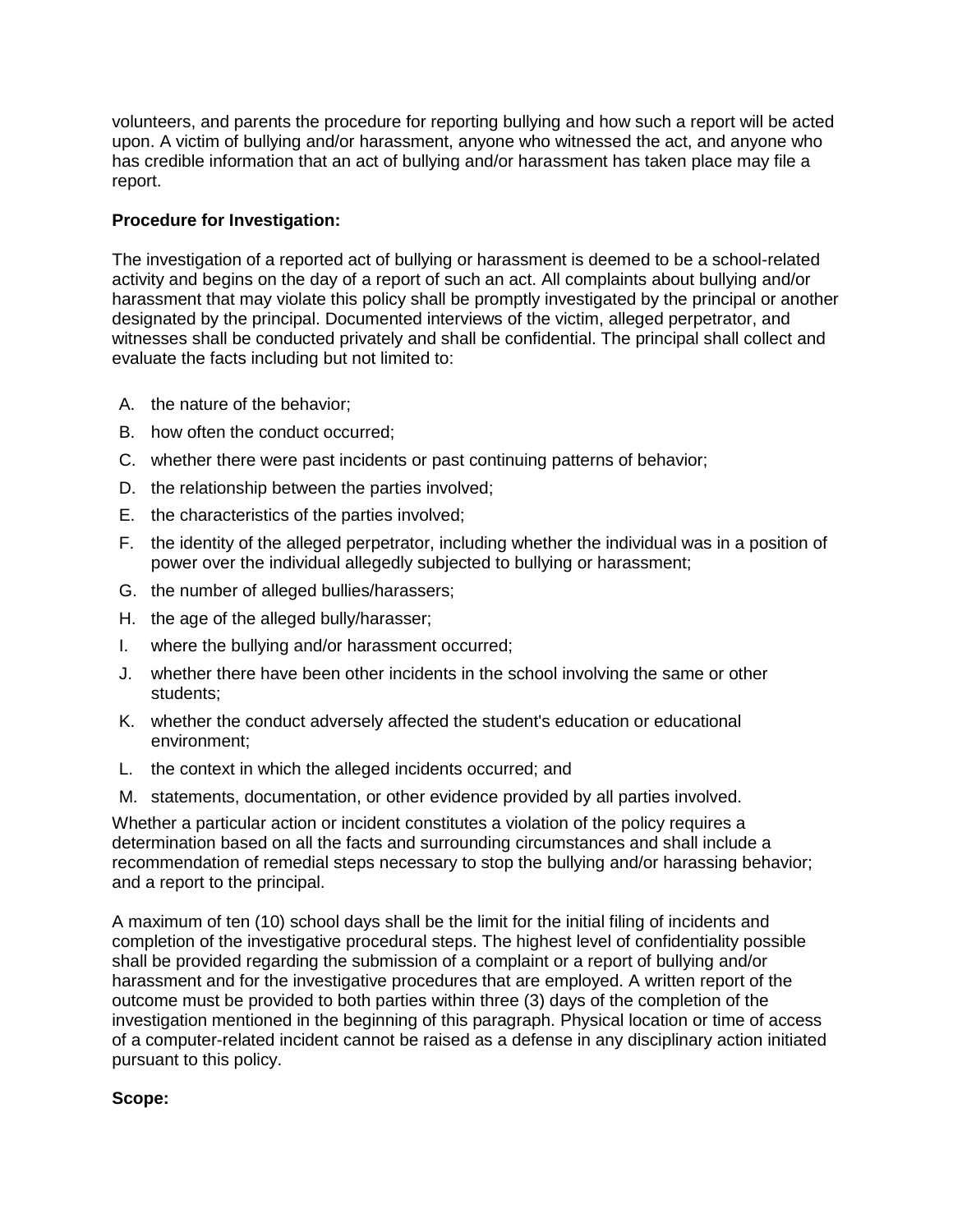If the action is within the scope of the School, school procedures for investigating bullying and/or harassment shall be followed. If the action is outside the scope of the School, and believed to be a criminal act, the action shall be referred to the appropriate law enforcement agency. If the action is outside the scope of the School and believed not a criminal act, the principal shall inform parents/guardians of all minor parties.

## **Parent Notification:**

The principal shall report the occurrence of an incident of bullying as defined by school policy to the parent/guardian of all students known to be involved in the incident on the same day an investigation of the incident has been initiated. **Notification shall be by telephone or by personal conference and in writing by first-class mail and shall be consistent with the student privacy rights under applicable provisions of the Family Educational Rights and Privacy Act of 1974 (FERPA)**. The notice shall advise the individuals involved of their respective due process rights including the right to appeal any resulting determination or action to the State Board of Education.

If the bullying incident results in the perpetrator's being charged with a crime, the principal shall inform the parent/guardian of the identified victim(s) involved in the bullying incident about the Unsafe Schools Choice Option (No Child Left Behind (NCLB), Title IX, Part E, Subpart 2, Section 932) that states:

> "A student attending a persistently dangerous public elementary school or secondary school, as determined by the State in consultation with a representative sample of local educational agencies, or a student who becomes a victim of a violent criminal offense, as determined by State law, while in or on the grounds of a public elementary or secondary school that the student attends, will be allowed to attend a safe public elementary school or secondary school within the local educational agency, including a public charter school."

Upon the completion of the investigation and if criminal charges are to be pursued against the perpetrator, the appropriate law enforcement agencies shall be notified by telephone and/or in writing.

# **Counseling Referral:**

The School shall provide a referral procedure for intervening when bullying or harassment is suspected or when a bullying incident is reported. The procedure will include:

- A. a process by which the teacher or parent may request informal consultation with school staff (e.g., designated school counselor, school psychologist, etc.) to determine the severity of concern and appropriate steps to address the concern;
- B. a referral process to provide professional assistance or services that may include school intervention with a problem-solving focus to consider appropriate services (parent/guardian involvement required) or, if a formal discipline report or formal complaint is issued, a student referral for such school intervention as counseling support or other action (parent/guardian involvement required); or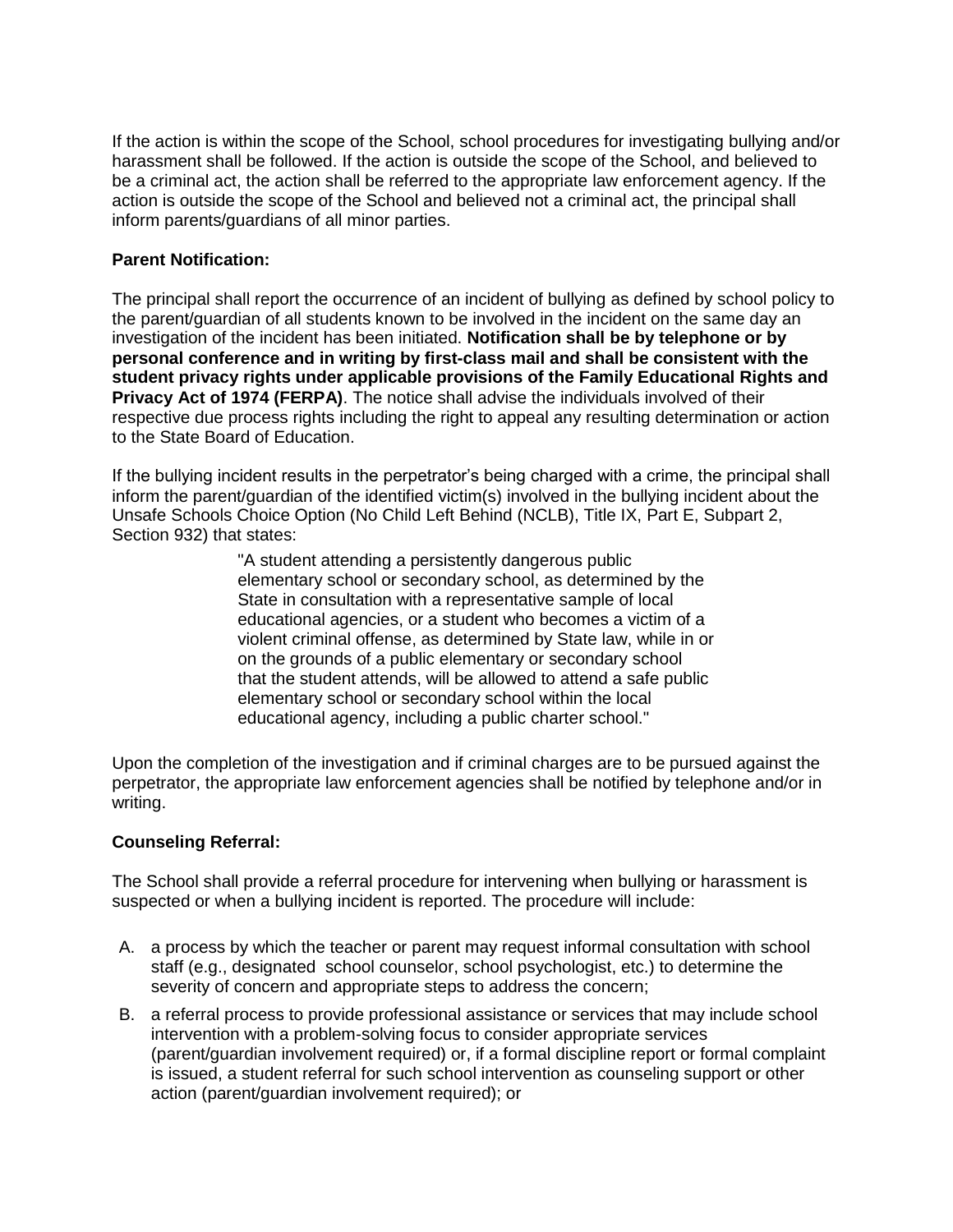- C. a school-based action to address intervention and assistance as determined appropriate by the intervention team that includes:
	- 1. counseling and support to address the needs of the victim(s) of bullying or harassment;
	- 2. interventions to address the behavior of students who bully and harass others (e.g., empathy training, anger management, etc.);
	- 3. intervention which includes assistance and support for parents, as may be deemed necessary or appropriate.

### **Data Report:**

The School will utilize Florida's School Environmental Safety Incident Reporting (SESIR) Statewide Report on School Safety and Discipline Data as prescribed. If a bullying and/or harassment incident occurs it will be reported in SESIR, coded appropriately using the relevant incident code and the related element code. Discipline and referral data will be recorded in Student Discipline/Referral Action Report and Automated Student Information System. In a separate section, the School shall include each reported incident of bullying or harassment that does not meet the criteria of a prohibited act under this policy with recommendations regarding such incidents.

The School will provide bullying incident, discipline, and referral data to the Florida Department of Education (FLDOE) in the format requested, through Survey 5 from Education Information and Accountability Services, and at designated dates provided by the Department. **Training and Instruction:**

Students, parents, teachers, school administrators, counseling staff, and school volunteers shall be provided instruction, at least annually, on the School's policy and administrative procedures regarding bullying and harassment. The instruction shall include evidence-based methods of preventing bullying and harassment, as well as information about how to effectively identify and respond to bullying in schools.

### **Policy Publication:**

At the beginning of each school year, the Principal shall inform school staff, parents/guardians/other persons responsible for the welfare of a student of the School's student safety and violence prevention policy.

The School shall provide notice to students and staff of this policy in the Putnam Academy of Arts and Sciences Student Code of Conduct and in employee handbooks. The principal will also provide such notification to all school contractors.

Each principal shall implement a process for discussing, at least annually, the School policy on bullying and harassment with students. Reminders of the policy and bullying prevention messages will be displayed, as appropriate, at each school and at school facilities.

### **Immunity:**